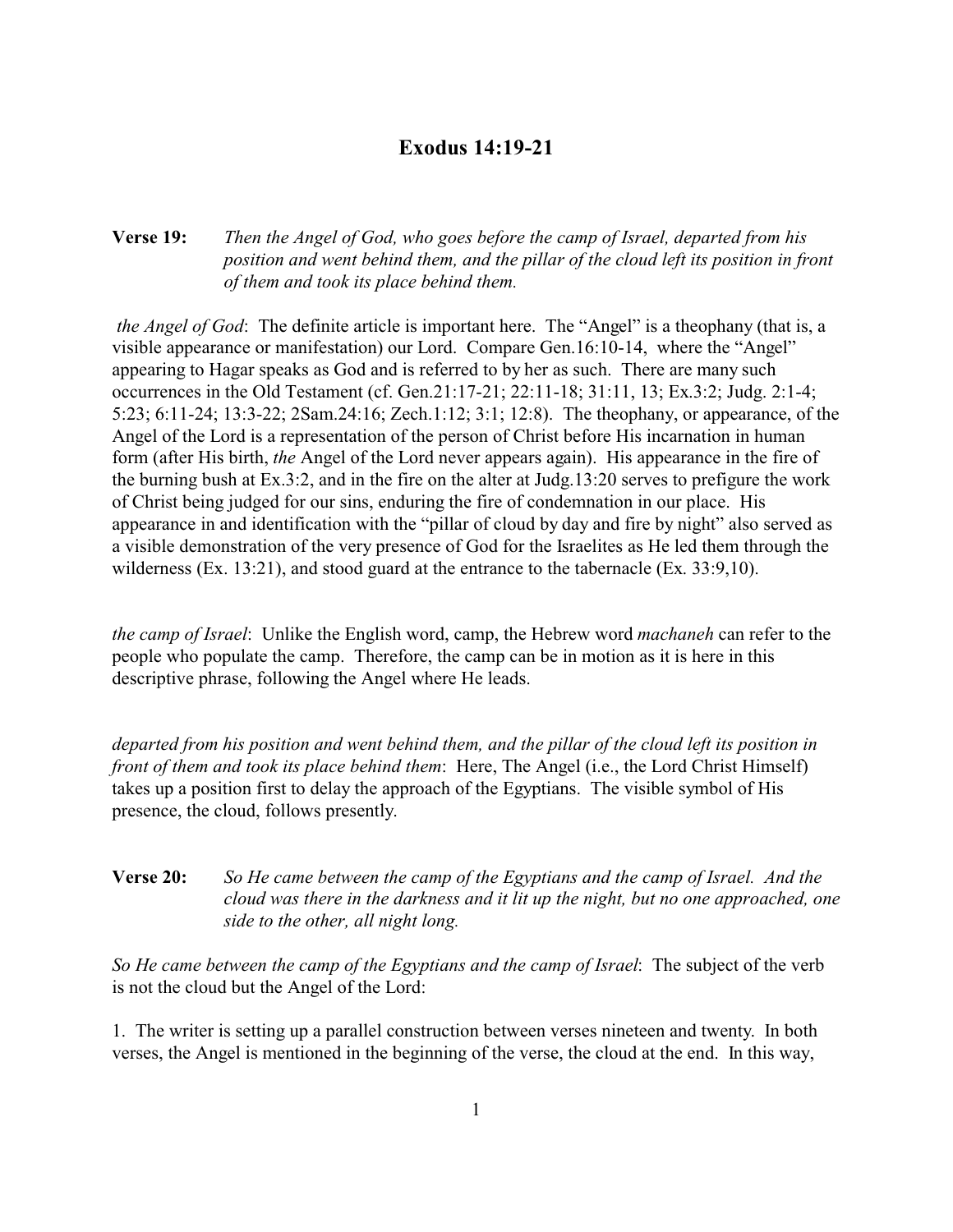both the movement of the cloud and the identification of the Angel with the cloud is emphasized and maintained.

2. The cloud was already said to have reached its position, coming to a standing halt at the end of verse nineteen. So it makes more sense to take the two verses as integrally connected, with the "He came" of verse twenty reprising the fact that the Angel, being in, or identified with the cloud, was now in position between the two camps.

3. Understood in this way, verse twenty really is a necessary clarification. Without this sentence, the further activities of the Angel and his position would be unknown.

*And the cloud was there in the darkness and it lit up the night*: The literal translation of this phrase "and the cloud was [there], and the darkness [was too], and it lit up ..." The phrase is quite difficult, and editors of the Hebrew text often assume some sort of a corruption has taken place at this point. The general sense seems plain. The cloud is still there when darkness falls and yet it still illuminates the darkness. Though the activity of the cloud is unusual (it normally stayed in front of the Israelite camp when they were on the move), the reason is clear enough: The Angel is keeping the Egyptians back until the way of escape is opened up. He (in the cloud) will shield the retreating Israelites and then finally confuse and rout the Egyptians in pursuit (verses 24-25). Some ancient (and modern) versions expand the translation here, suggesting that the cloud gave light to the Israelites while leaving the Egyptians in darkness.

## **Verse 21:** *Then Moses stretched out his hand over the sea and the Lord made the sea move with a strong east wind all night long. And He made the sea into dry land and the waters were divided.*

*Then Moses stretched out his hand over the sea and the Lord made the sea move*: Moses stretches out His hand, but it is the Lord who actually makes this miracle happen.

*all night long*: The wind keeps the waters in place as long as necessary for the Israelites to pass safely through the sea bed.

*a strong east wind*: The wind would be blowing square into the face of the Israelites as they stood in march formation facing the Red Sea. God's deliverance is afoot, but note that He instead of instantaneously parting the sea, He allows the process to occur gradually, testing, trying and refining the faith of the fickle Israelites. When we pray to the Lord for deliverance *from* dire circumstances, we must keep in mind that often He delivers us *through* our tribulations instead. If we approach such trials with patience and unflagging faith, the duration of the